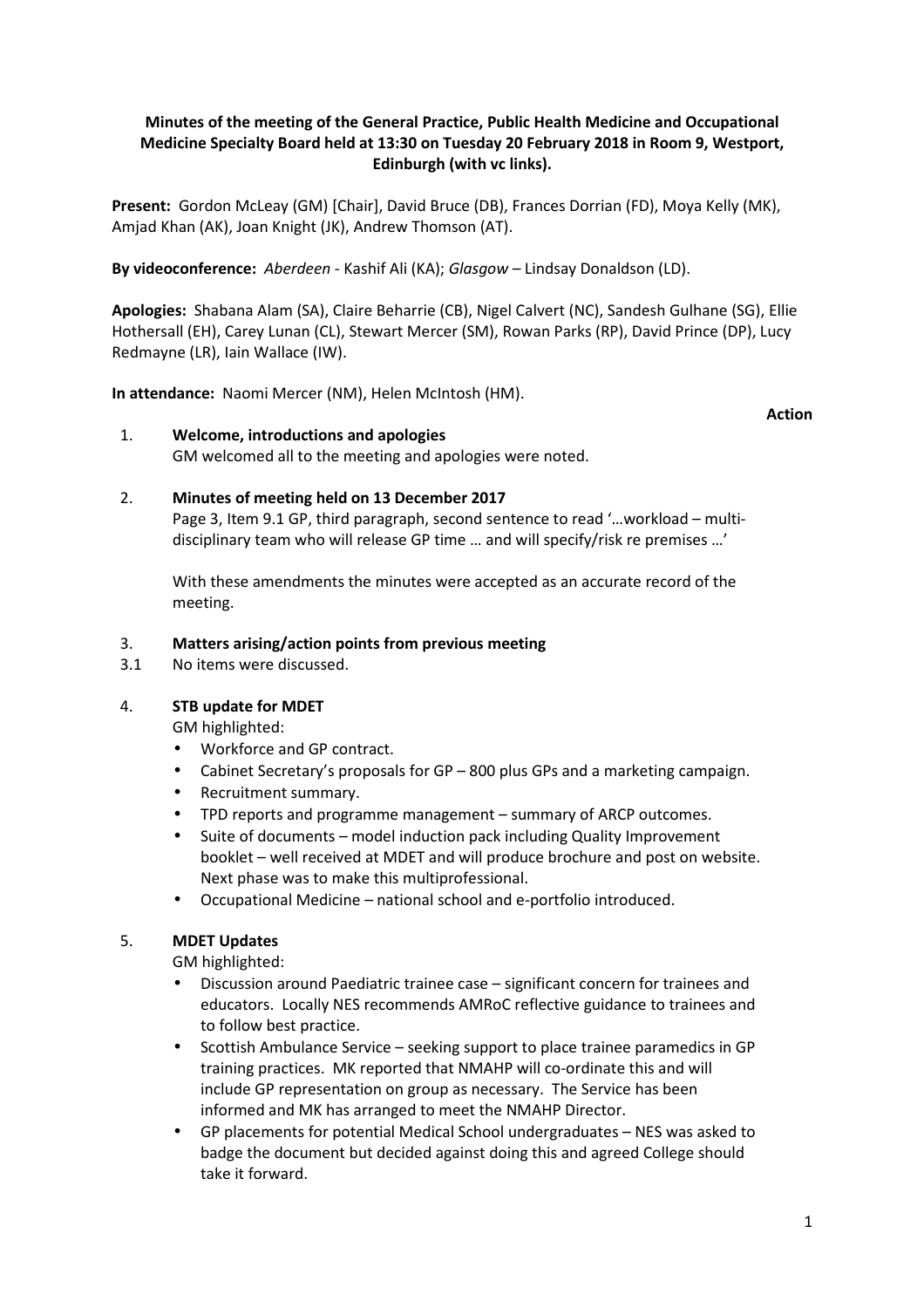• Financial outlook – tight budget – much discussion and work for MDET involved.

# 6. **Recruitment updates**

### 6.1 **GP**

GM highlighted:

- Numbers for first preference Scotland at outset of application were slightly reduced although total number attending Selection Centre slightly increased (252 – increased by 4). This may include those who have also applied elsewhere/those applying to Scotland from elsewhere.
- BBT at Selection Centre 20 candidates who did not put GP as choice of specialty. This will allow the candidates to progress to BBT interviews.
- Offers will be made once pass mark decided this will be based on statistical analysis of exam and apply to all UK.
- Candidates who do well at Stage 2 do not have to attend Selection Centre
- Meeting in afternoon to discuss further.

# 6.2 **Public Health**

FD reported there were 4 posts; no information yet on outcome from UK national process.

# 6.3 **Occupational Medicine**

KA reported 4 unfilled posts in Scotland  $-1 W - 1E - 2N$ . They hope to be more successful in the April recruitment round and have had some interest. Those appointed will start in August; the second round will be held in September/October for a February 2019 start.

# 7. **Shape of Training Review**

Nothing to update.

# 8. **Directorate Workstreams**

# 8.1 **Training Management**

- ARCP process reviewemail received from Rosie Baillie, Senior NES Manager, highlighting 3 areas. All were discussed at the earlier GP Directors meeting:
	- 1. conflicting evidence GP happy all accurate and up-to-date;
	- 2. evidence storage GP requirements were clear and guidance makes explicit where to record in e-portfolio and national document for UK will be reposted;
	- 3. feedback to Educational Supervisors via template looked at this and will consider whether it fits into Quality Management process in context of GMC review. The GMC review could involve a huge amount of work so they were considering a targeted basis.

Noted comments received from trainees on the ARCP process. OM has received no formal feedback. They are moving to e-portfolio this year and will follow the College of Psychiatry template so should receive feedback after then. Scotland is hosting the National School this year where they will discuss national ARCP collaboration. GM encouraged the specialties to discuss use of the ES feedback form.

• GP 100 posts October 2015 – these were put in place. Scottish Government asked NES to look at attractiveness of these posts and this has shown that 4 year programmes were not very popular with trainees. As a result the Scottish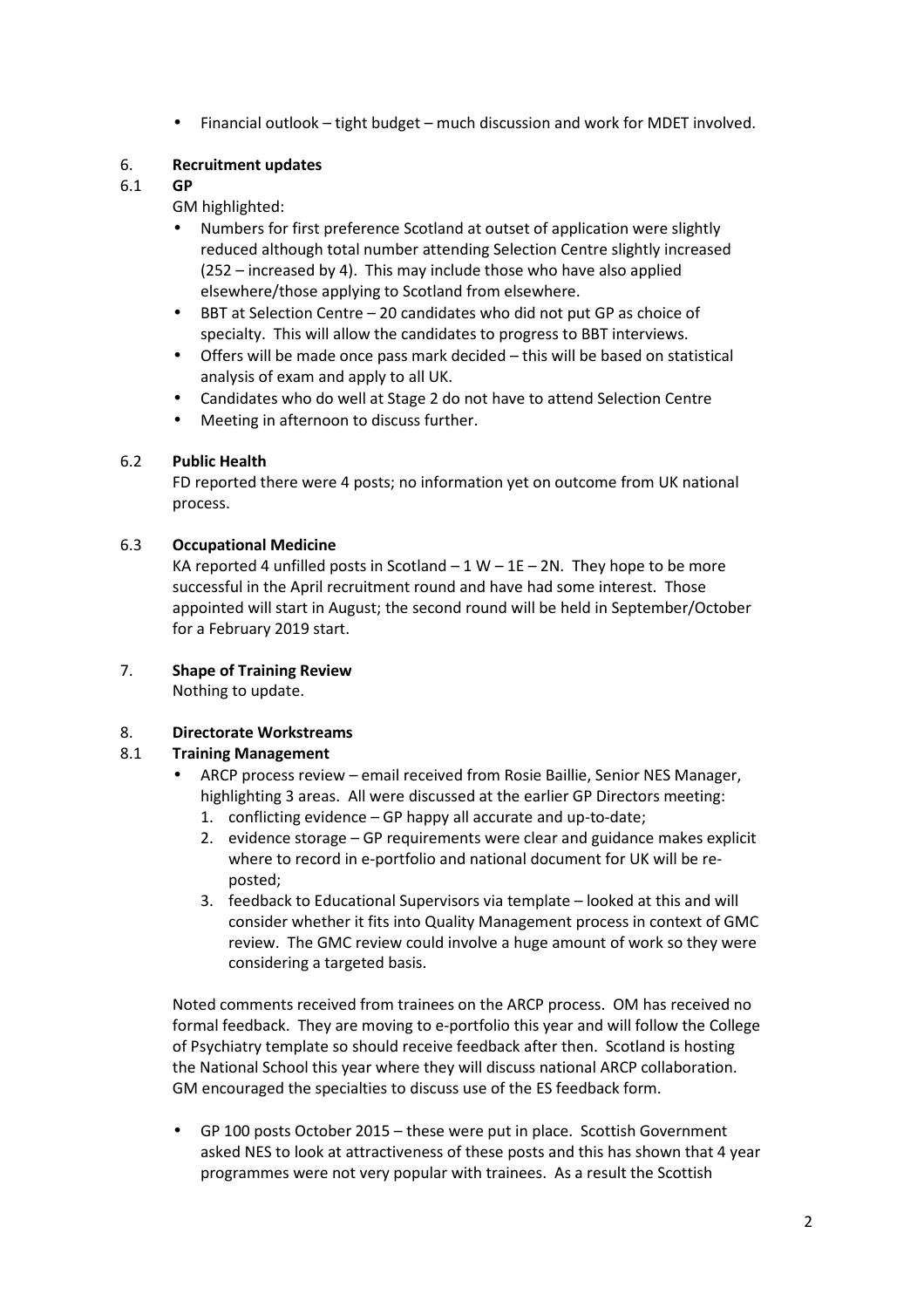Government decided to discontinue 4 year programmes. This will mostly affect the West of Scotland and Health Boards must put forward their Action Plan to the government for contingency funding. NES was supporting Health Boards in this work. Noted there were only 8 4 year programmes advertised this year and no new ones will be advertised in the future.

- UK guidance on OOHs DB was liaising with this and has added the Scottish dimension. COGPED will ratify/finalise a national OOH document and DB will link into the national Scottish OOH group.
- Fellowships posts to be advertised March and April in Academic, Medical Education, Health Inequality and Rural – same numbers as before.
- Gold Guide updated version was published on 31 January. This will impact on GP training e.g. ARCP process/training process and especially on extensions to GP training (12 rather than 6 months). GM will circulate the document. **GM**

• Single Employer – GP trainees will move to NES as employer from August – some starting in February will move over and those already employed by NES will remain. NES will be the lead employer for all GPs in training wherever they are in post in Scotland. This was a major piece of work for NES and Health Boards. FD confirmed this will not impact on continuity of NHS service.

### 8.2 **Quality**

- GMC visit to Scotland Deanery the report was awaited and will be launched at the Scottish Medical Education Conference on 27 April. Headlines have been received plus verbal feedback.
- GMC thematic review of GP across UK South Glasgow was included. The report has been produced and key areas highlighted were – value on relationships with Educational Supervisors and practices, difficulties in secondary care environments, OOH services were under stress and need for clarity around supervision. The report was felt to be broadly helpful and has produced a set of recommendations and requirements – it was not clear how it fits with the GMC visit report. They will assess what specifically relates to GP. GM will circulate the thematic report to the STB.

**GM** 

#### 8.3 **Professional Development**

- Audit of SPESC course numbers applying were being maintained; need for practices to be more involved in training.
- GP Retainer Scheme The Staying in Practice scheme based on this. GM and Alison Garvie have met Scottish Government to look at making the Retainer Scheme more flexible and attractive and to develop the Staying in Practice scheme for those in middle/near end of career to encourage them to stay in practice. Details to be worked on.

#### 9. **Specialty updates**

### 9.1 **GP**

No additional update was received.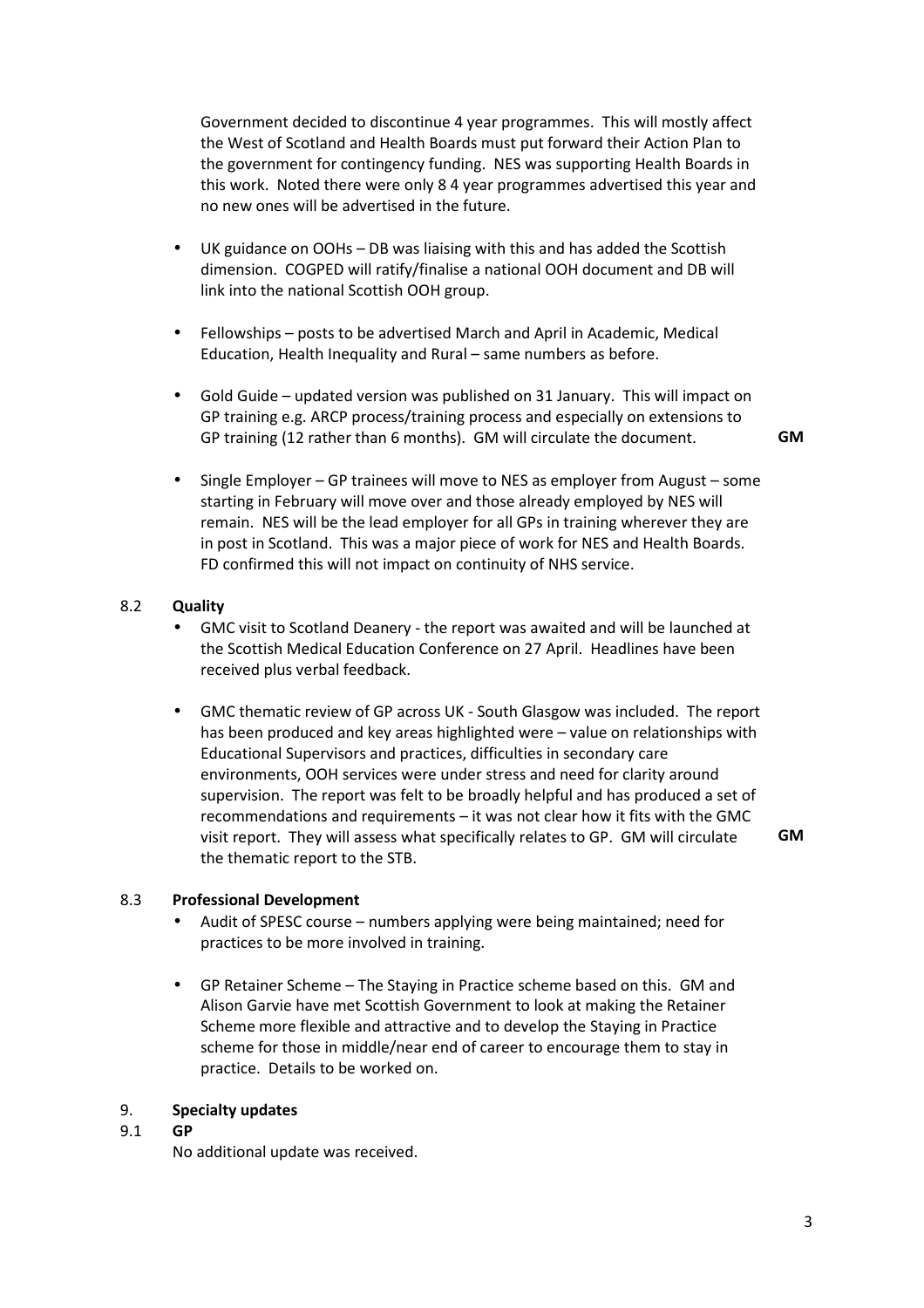### 9.2 **Public Health**

GM reported that EH has been appointed to the Head of Undergraduate Medicine at Dundee University and congratulated her on behalf of the STB.

### 9.3 **Occupational Medicine**

Noted they were hosting the National School in Edinburgh this summer.

### 10. **Lead Dean/Director update**

### 11. **Service update**

No additional updates were received.

# 12. **DME update**

LD highlighted:

- Major concern around the GP disestablishment however it was hoped at the end of the process there will be better posts and fill rates. They were working with NES and service to mitigate difficulties.
- Once for Scotland. NHS GGC was the employer for the West and the placement board for GP and while there will be much work involved this will be a huge improvement for trainees.
- TURAS Steering Group -pleased with progress.
- Noted that GPSTs can be isolated in large rotations. MK noted this was also raised at the thematic review. The West has an educational programme during hospital experience so individuals meet their peers then – the difficulty can be in getting time to attend these. GM noted the East has a rolling day release programme once per month when trainees meet others in hospital posts. They tried to establish Forum groups in the past but this was not successful. In general trainees tended to organise their own once they have met. LD said she would seek ways to encourage GPSTs to attend these courses.

# 13. **BMA update**

AT highlighted:

- New contract poll to be held this month and then this can move forward. It has generally been well received although there were some concerns among GPs re the lack of uplift. It was hoped to mitigate this locally and a working group for Rural GPs was being established.
- Removal of 4 year schemes this was not welcomed but it was accepted the wrong posts were selected and they should instead push for appropriate 4 year programmes. They were not happy with the 3+1 concept as this would make GPs less generalist – BMA and College were concerned about this. He will attend the Shape of Training meeting on 21 February at the Scottish Government. DB stressed that training needs to be given a higher value and GPs will have to train a wider group of people – hence this was at an early stage.

#### 14. **Lay representative update**

- 15. **RCGP update**
- 16. **Trainee update**
- 17. **Academic update**

No additional updates were received.